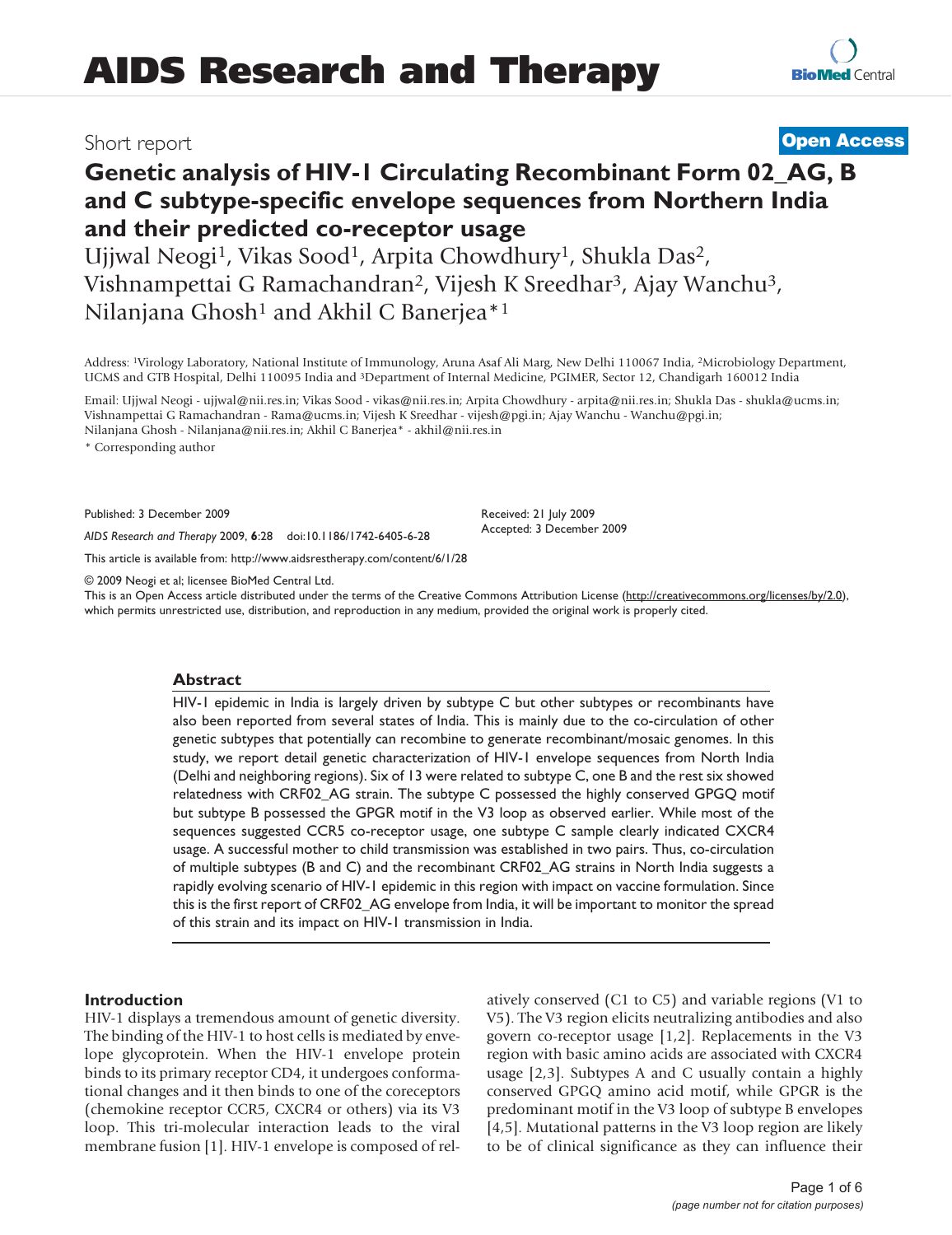It is fairly well established that HIV-1 that uses CCR5 chemokine receptor (R5-tropic) is transmitted preferentially than the ones that use CXCR4 chemokine receptor [7]. Individuals with a 32 bp deletion in the CCR5 open reading frame (ORF) are largely protected against HIV-1 infection [7-9]. Approximately 50% of HIV-1 subtype B infected individuals show HIV-1 co-receptor switch from CCR5 to CXCR4 which is associated with rapid progression of HIV/AIDS [10]. This is observed mainly in US and UK where subtype B predominates. However, in India, where subtype C predominates, the coreceptor switch has not been observed [11]. Replacements of charged amino acids within the V3 region are known to alter the co-receptor usage [2,3,12]. Genetic variations in the subtype C HIV-1 envelope sequences have recently been reported from Southern India with some strains exhibiting multiple co-receptor usage, including CXCR4 chemokine receptor, present predominantly on T-helper lymphocytes [13,14]. It is noteworthy that we recently reported novel B/C LTR [15] and Vpr B/C/D sequences from North India [16].

Given the large size of India, and with increasing global travel, it is likely that subtypes other than B may also cocirculate, creating an ideal situation for the formation of recombinants. With this in mind, we genetically characterized the HIV-1 envelope sequences from HIV-1 infected individuals from Northern India and report the presence of HIV-1 CRF02\_AG for the first time.

### **Methods**

#### *Genomic DNA isolation and Polymerase chain reaction*

Genomic DNA was isolated from fresh peripheral blood collected in EDTA using a kit from Qiagen (QIAamp Blood Minikit) as described before by us [8,9]. All requisite ethical clearances were obtained before initiating this study. All the polymerase chain reactions (PCRs) were performed with high fidelity Taq DNA polymerase (Ex-Taq, Takara, Japan) using the following primers:

Forward primer: 5'-ATGGGATCAAAGCCTAAAGCCAT-GTG

Reverse primer: 5'-AGTGCTTCCTGCTGCTCCCAAGAAC-CCAAG

Approximately 1.25 Kb DNA fragment corresponding to V1 to V5 region was amplified initially. Thereafter, 700 bp fragment (V3 to V5) was amplified using two internal sets of primers with following sequences:

Forward primer: CTGTTAAATGGCAGTCTAGC

Reverse primer: CACTTCTCCAATTGTCCCTCA

The cycling conditions for amplifying both the fragments were: 35 cycles at 98°C for 15 sec, 55°C for 30 sec and 72°C for 1 min with a final extension at 72°C for 10 min. PCR-amplified DNA was cloned into pGem-T expression vector (Promega Biotech. WI, USA) and sequenced in both directions using T7 and SP6-specific primers. The sequence from one representative clone from each sample was used to carry out phylogenetic analysis and sequence comparisons. The final concentration of  $MgCl<sub>2</sub>$  was 20 mM for both the PCRs. Mother and child samples were processed separately to avoid cross contamination.

#### *Patient population and genetic analysis*

We carried out genetic analysis of 13 HIV-1 envelope sequences from Northern India. Nine unrelated and 2 mother-child pairs (Pair 1, D & E 57 and Pair 2, D & E 58) were selected randomly from two locations (one from GTB Hospital, Delhi - Samples ND1 to 5, all from commercial sex workers-CSW) and the rest were from Punjab/ Haryana region. Primers were designed to carry out nested PCR as described earlier. It is noteworthy that we were unable to amplify envelope sequences from several samples which may be due to extreme genetic variability and therefore difficult to draw conclusions about the frequency of any genetic subtype from this study. Alternatively, since most of the HIV-1 infected individuals were on antiretrovirals, the amounts of proviral DNA may have been too small to amplify. Sequences were compared with reference strains (figure 1) (Los Almos-http:// www.hiv.lanl.gov). At least 4 independent clones were analyzed from each sample and only one representative clone from each sample was genetically analyzed. Multiple sequence analysis was performed in ClustalW 1.8.3 obtained from DNA data bank of Japan (DDBJ) website http://clustalw.ddbj.nig.ac.jp/top-e.html. The phylogenetic analysis was carried out using MEGAA 4.1 (beta) software. Genotyping was carried out using viral genotyping tools located at NCBI http://www.ncbi.nlm.nih.gov/ projects/genotyping/formpage.cgi, REGA subtyping tool ver 2.0 http://www.bioafrica.net/subtypetool/html and Recombination Identification Program (RIP) 3.0. http:// www.hiv.lanl.gov/content/sequence/RIP/RIP.html. Potential N-glycosylation sites were calculated using N-

GlycoSite program http://www.hiv.lanl.gov/content/ sequence/GLYCOSITE/glycosite.html.

#### **Results and discussion**

All of the HIV-1 infected individuals were infected through heterosexual route (except mother-child pair)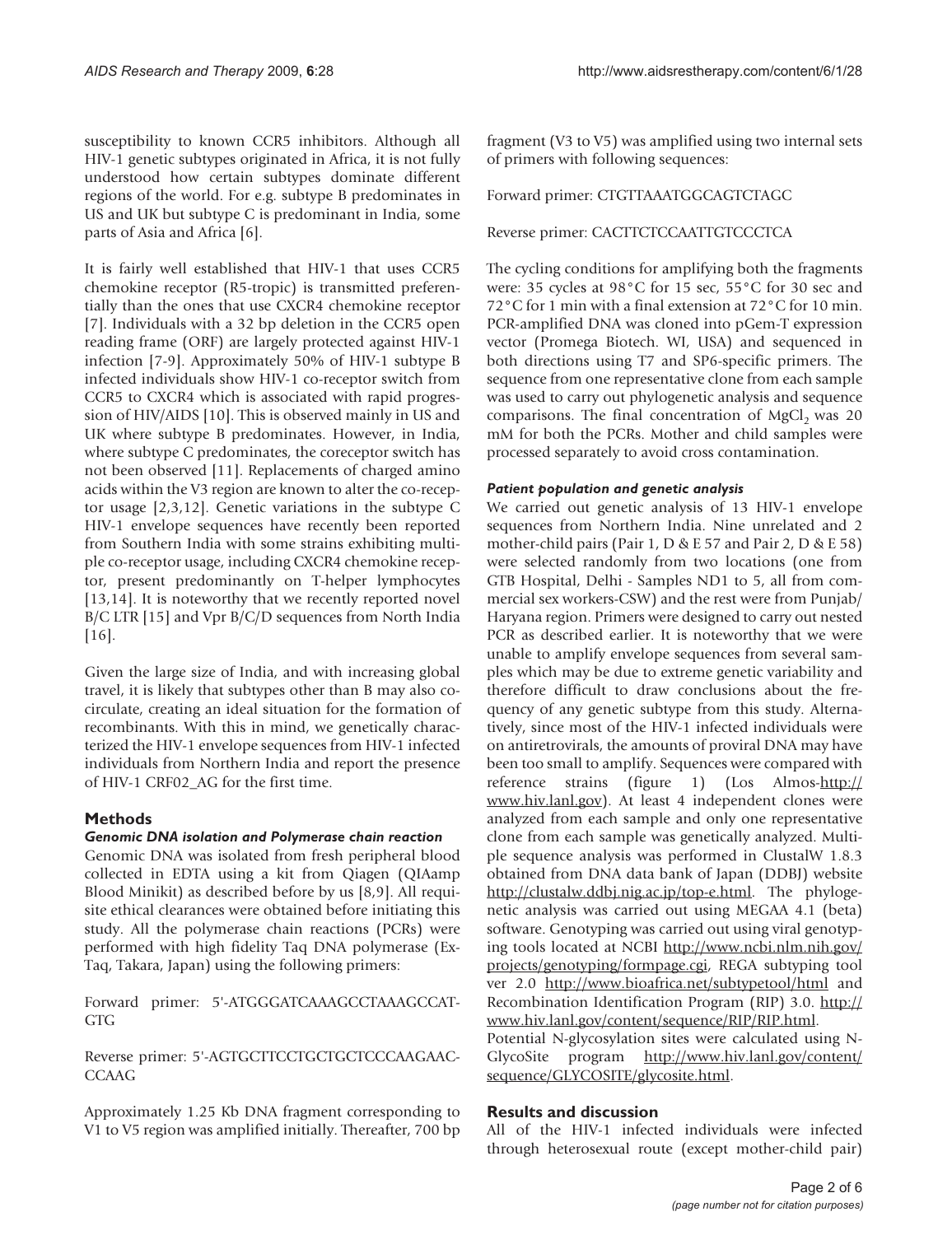|                                                                                                                                                                |                      |                                                                                                                                                              |                |                      | <b>Subtypes</b> | <b>Co-Receptor Usage</b>         |                                  |
|----------------------------------------------------------------------------------------------------------------------------------------------------------------|----------------------|--------------------------------------------------------------------------------------------------------------------------------------------------------------|----------------|----------------------|-----------------|----------------------------------|----------------------------------|
| Multiple Sequence alignment of V3 region of gp120                                                                                                              |                      |                                                                                                                                                              |                |                      |                 | WebPSSM                          | Geno2Pheno                       |
|                                                                                                                                                                | C <sub>2</sub>       | V3 Loop                                                                                                                                                      | C <sub>3</sub> |                      |                 |                                  |                                  |
| CON C<br>A81                                                                                                                                                   |                      | VHLNESVEIVCTRP--NNNTRKSIRIGPGOTFYATGDIIGDIROAHCNISEDKWNKTLO<br>YNNSHLIT--.RTSAYYDKHTESAVAR.YNVA                                                              |                | FJ769835             |                 | X4                               | X4                               |
| A82                                                                                                                                                            |                      |                                                                                                                                                              |                | FJ769834             | $\mathcal{C}$   | R <sub>5</sub>                   | X4                               |
| D <sub>57</sub>                                                                                                                                                |                      |                                                                                                                                                              |                | FJ968669             |                 | R <sub>5</sub>                   | R <sub>5</sub>                   |
| E57                                                                                                                                                            |                      |                                                                                                                                                              |                | FJ968670             |                 | R <sub>5</sub>                   | R <sub>5</sub>                   |
| D.58                                                                                                                                                           |                      |                                                                                                                                                              |                | FJ968671             |                 | R <sub>5</sub>                   | R <sub>5</sub>                   |
| E58                                                                                                                                                            | distance of the Con- |                                                                                                                                                              |                | FJ968672             |                 | R <sub>5</sub>                   | R <sub>5</sub>                   |
| CON B<br>VT5                                                                                                                                                   |                      | VOLNTSVEINCTRPNNNTRKSIHI-GPGRAFYTTGEIIGDIROAHCNISRAKWNNTLKOI<br>$\ldots \ldots \ldots \ldots \ldots \ldots \ldots \ldots$ . R.O V.RK-- NM. HIVCSRANGMPLNRLA. |                | FJ769836             | <sub>R</sub>    | X4                               | X4                               |
| CON02 AG VOLVKPVKINCTRPNNNTRKSVRIGPGOTFYATGDIIGDIROAHCNVSRTKWN<br>$\ldots$ . TER TT.-TE OVKGY---. P.Y<br>C.5<br>*** ** ****** * *** *********<br>* * ********* |                      |                                                                                                                                                              | FJ968678       | CRF02 AG             | X4              | <b>R5</b>                        |                                  |
| CON A1                                                                                                                                                         |                      | VOLTKPVKINCTRPNNNTRKSIRIGPGOAFYATGDIIGDIROAHCNVSRSEWNKTLOKV                                                                                                  |                |                      |                 |                                  |                                  |
| N <sub>D</sub> 1                                                                                                                                               |                      |                                                                                                                                                              |                | FJ968673             |                 | R <sub>5</sub>                   | R <sub>5</sub>                   |
| ND2                                                                                                                                                            |                      |                                                                                                                                                              |                | FJ968674             |                 | R.5                              | R5                               |
| ND3<br>N <sub>D</sub> 4                                                                                                                                        |                      | $S.E., R, , , , V, , T, , E, , , Y, .T, TKF, $ HO.                                                                                                           |                | FJ968675             | CRF02 AG        | R <sub>5</sub><br>R <sub>5</sub> | R <sub>5</sub><br>R <sub>5</sub> |
| ND <sub>5</sub>                                                                                                                                                |                      |                                                                                                                                                              |                | FJ968676<br>FJ968677 |                 | R.5                              | R <sub>5</sub>                   |
|                                                                                                                                                                |                      |                                                                                                                                                              |                |                      |                 |                                  |                                  |
|                                                                                                                                                                |                      |                                                                                                                                                              |                |                      |                 |                                  |                                  |

#### **Figure 1**

**HIV-1 envelope sequence comparison and coreceptor usage**. HIV-1 envelope gene was amplified from infected individuals and subjected to sequencing as described in the text. Only the V3 loop region sequences with short flanking constant regions are shown with their accession numbers, their subtype assignment and possible co-receptor usage. Dots in the sequence indicate identity with consensus C, B, 02\_AG and A sequences; asterisk indicates identical amino acids; single dot at the bottom of four groups of samples represents semi-conserved substitution of amino acids and double dots represent conserved substitution. Subtypes were determined using Viral Genotyping Tool, REGA Subtyping Tool and RIP 3.0 with maximum blast identity.

and their CD4 count varied from 120 - 150 (sample A81 & 82) and between 400-500 (D57 and D58). Most of them were under 1st line of antiretroviral treatment. The GPGQ motif present in the middle of the V3 loop was conserved among all subtype C and CRF\_02 AG strains. Remarkably 5 of subtype C samples showed conservation of A residue just downstream of GPGQ motif (not observed in consensus C) and 4 of them showed H to Y change just prior to the second cysteine of the V3 region (figure 1). The subtype B sample (VT5) possessed the GPGR amino acid motif at the crown of the V3 loop as expected. It is noteworthy that we recently reported novel mosaic B/C HIV-1 LTR and B/C/D recombinant *Vpr* structures from the same region of India (Punjab/Haryana region) [15,16]. Group M subtype reference sequences along with outlier sequences were downloaded from Los Almos HIV data base. The sequences were subjected to various genetic subtyping tools (Phylogenetic Analysis, RIP 3.0, Viral Genotyping Tools and Rega Subtyping). This analysis indicated that 6 of 13 were related to subtype C, one B and the rest 6 showed resemblance with CRF02\_AG strain (figure 2). Successful mother-to-child transmission was detected in both the pairs (Bootstrap value 99 in pair 1 and 71 in Pair 2) as judged by high

bootstrap value (figure 2). It is noteworthy that no changes in the V3 sequences were observed in both the mother-infant pairs. Maximum intra-patient proviral diversity was observed in two samples (A81 and C5) (manuscript under preparation). It was reported earlier that subtype determination based on phylogenetic analysis should also be confirmed by using other tools or signature sequences present in V3 region [17]. Representative subtype sequences identified by RIP 3.0 program are given (additional file 1). Each curve is a comparison between the envelope regions being analyzed (query- as indicated at the top of each square) and multiple reference sequences downloaded from the data bank. Using this kind of analysis, HXB2 (panel A) and an isolate with an accession number FJ769836 (panel B), were identified as subtype B; isolate FJ968673 as CRF\_02AG (panel C) and isolate with an accession number FJ968672 as subtype C.

The most remarkable finding was the predominance of CRF02\_AG strain among the unrelated commercial sex workers (CSWs) from Delhi (Capital of India) region. All the isolates from Punjab/Haryana region showed relatedness with consensus C. This recombinant form is predominantly found in Africa (Cote Divoire, Mali, Senegal,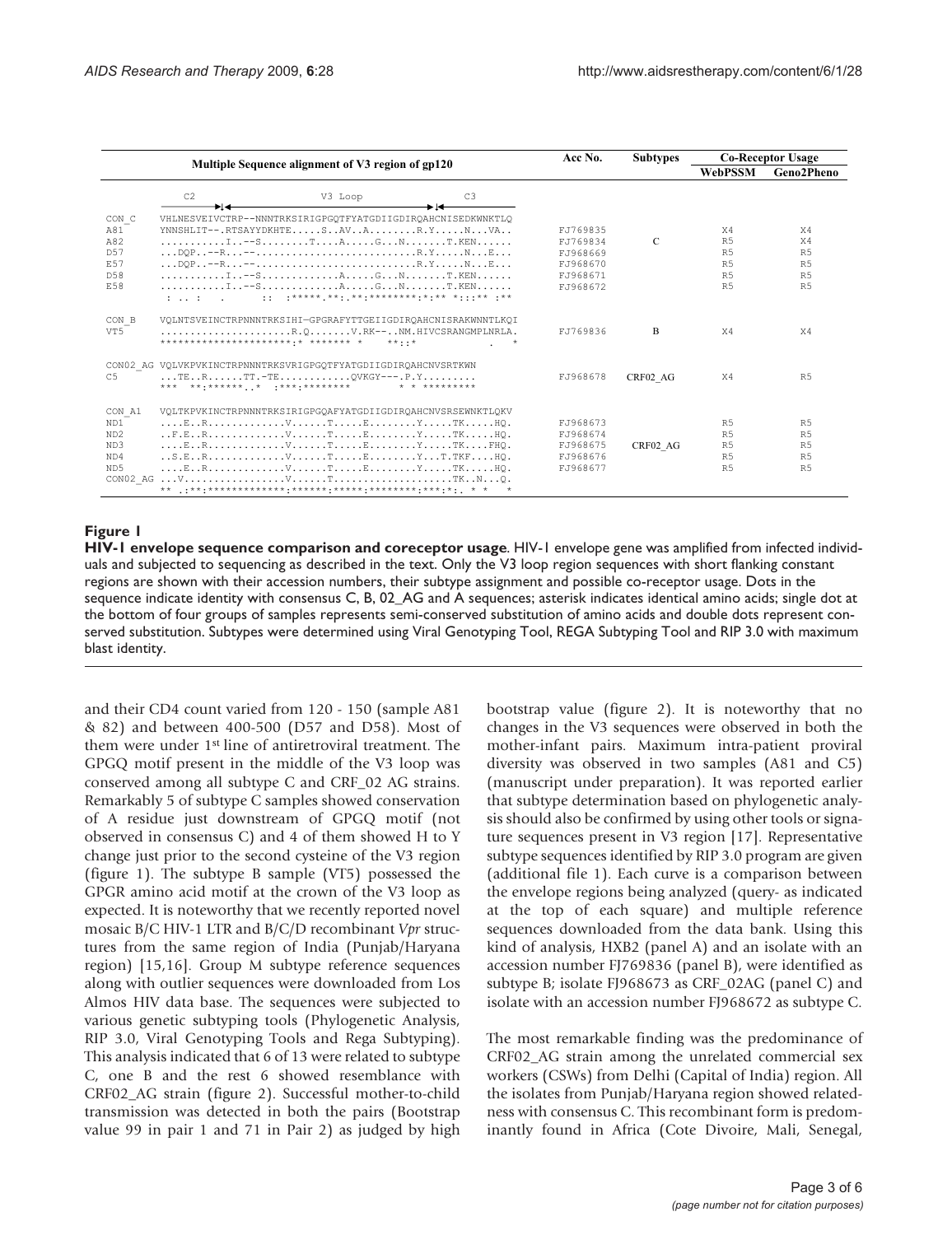

#### **Figure 2**

**Phylogenetic analysis of the HIV-1 envelope sequences from North India**. All the reference sequences from M-group & outlier group were retrieved from Los Almos Data Base and used for constructing neighbor joining phylogenetic tree. Indian CRF02\_AG strains are represented as 'Black Circles'; 'Black Square' for subtype C; and 'Black Diamond' as subtype B. The evolutionary history was created using Neighbor-Joining Method in MEGA4. Similar evolutionary pattern was detected when Maximum Likelihood and UPGMA methods were used (data not shown). Mother-child pairs were shown by filled and empty circles by numbers (1 and 2). Empty circles denote maternal envelope sequences while filled circles denote infant envelope sequences.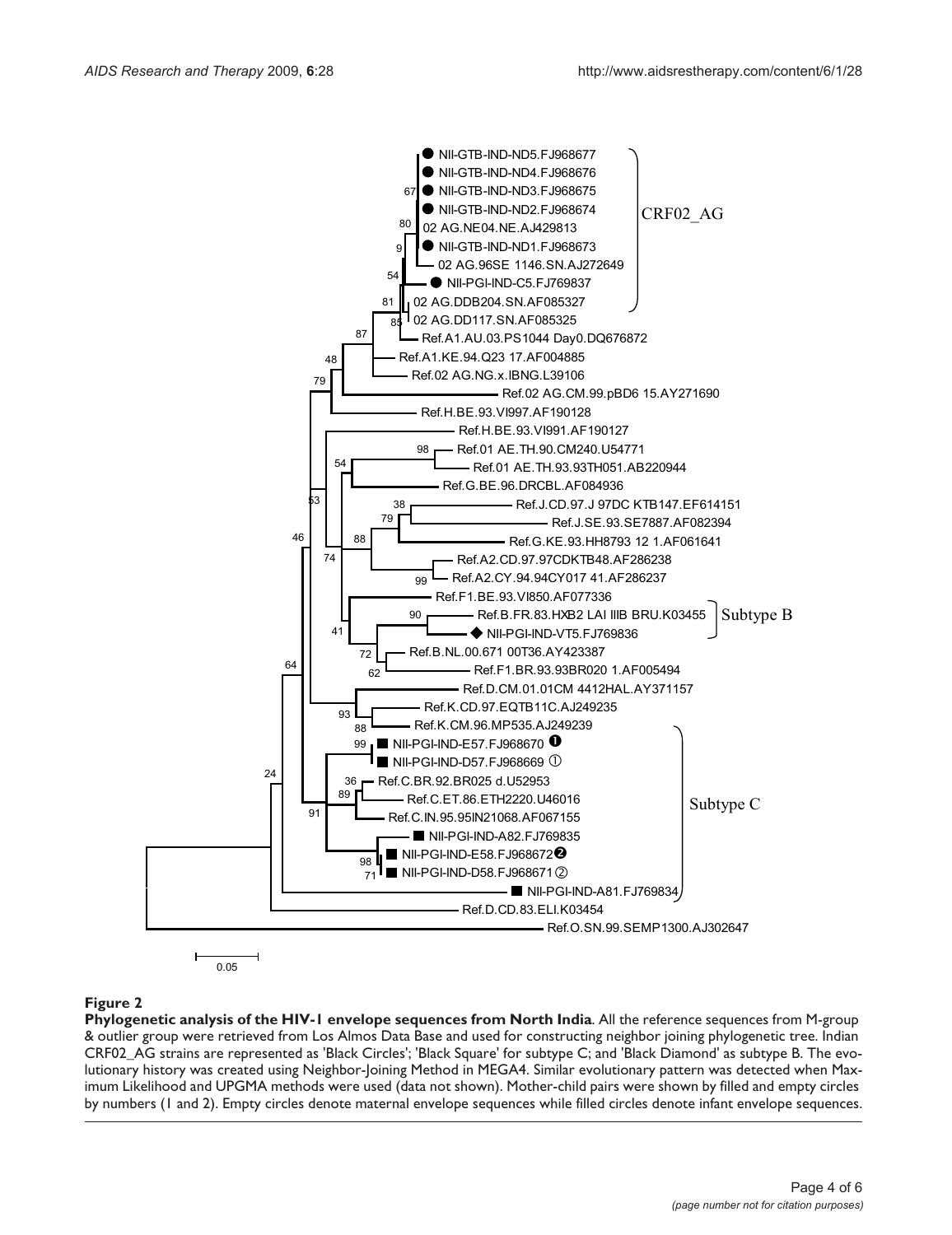Ghana and Cameroon etc.) followed by Korea, Spain and France. The potential glycosylation sites present in V3 to V5 region varied from 7 (A81) to 15 (ND5 (data not shown). This is important because in some instances hypo-glycosylated forms of envelope have been associated with better transmission and in their ability to interact with neutralizing antibody [18].

It was remarkable that sample A81 clearly showed CXCR4 coreceptor usage by both the programs (WebPSSM and Geno2Pheno) designed to predict HIV-1 coreceptor usage. This is important because earlier studies with Indian subtype C envelope showed exclusive use of CCR5 co-receptor [11]. It is important to note that Samples A82 and C5 showed discrepancy in their predicted coreceptor usage and this is because the two programs use different parameters [19,20].

Successful transmission of virus (judged by high bootstrap values) was observed in both the mother-child pair samples. It is important to study the functional implications of the changes in the viral gene sequences between mother-infant pairs to understand the molecular basis of successful transmission [21]. VT5 (subtype B) sample, as expected, showed CXCR4 usage and all of the CRF02\_AG strains showed CCR5 usage.

In summary, we show for the first time presence and transmission of CRF02\_AG HIV-1 strain in India (Delhi - Capital of India) and presence of subtypes B and C in North India. These observations will impact on the T-cell epitope based vaccine. The existence of multiple HIV-1 genetic subtypes in this region is likely to generate novel and complex recombinants.

#### **Competing interests**

The authors declare that they have no competing interests.

#### **Authors' contributions**

UN, VS, NG and AC carried out the experiments. SD, VGR, VKS, AW were responsible for providing the blood samples and their clinical characteristics. ACB is the principal investigator responsible for designing the work and writing the manuscript. VS and UN contributed equally to this work.

#### **Additional material**

#### **Additional file 1**

*Identification of HIV-1 subtypes. RIP tool available in Los Alamos HIV Database was used to type four representative query sequences (HXB2 panel A; FJ769836 - panel B; FJ968673 - panel C and FJ968672 - panel D) as indicated at the top of each square. Similarity of the sequences was compared with various subtypes with a window size 400 bp having significant threshold (0.9). It is noteworthy that HXB2 (Accession no. K03455, panel A) and FJ769836 (NII-PGI-IND-VT5) (Panel B) were identified as subtype B (lemon green); FJ968673 (NII-GTB-IND-ND1) as 02\_AG (dark green, panel C) and FJ968672 (NII-PGI-IND-E58) as subtype C (blue, panel D).* Click here for file [http://www.biomedcentral.com/content/supplementary/1742- 6405-6-28-S1.PDF]

#### **Acknowledgements**

This study was supported by grants from Department of Biotechnology (DBT), Indian Council of Medical Research and National Institutes of Health, USA, to ACB, AW and to the National Institute of Immunology, New Delhi. This work was partially supported by the National Bio-Science Award of DBT to ACB.

#### **References**

- 1. Dragic T, Litwin V, Allaway GP, Martin SR, Huang KA, Nagashima A, Cayanan C, Maddon PJ, Koup RA, Moore JP, Paxton WA: **HIV-1 entry into CD+ cells is mediated by the chemokine receptor CC-CKR-5.** *Nature* 1996, **381:**667-673.
- 2. Hoffman NG, Seillier-Moiseiwitsch F, Ahn J, Walker JM, Swanstrom : **Variability in the human immunodeficiency virus type 1 gp120 Env protein linked to phenotype associated changes in the V3 loop.** *J Virol* 2002, **76:**3852-3864.
- 3. Milch LB, Margolin B, Swanstrom R: **V3 loop of the immunodeficiency virus type 1 Env protein: interpreting sequence variability.** *J Virol* 1993, **67:**5623-5634.
- 4. Korber BT, MacInnes K, Smith RF, Myers G: **Mutational trends in V3 loop protein sequences observed in different genetic lineages of human immunodeficiency virus type 1.** *J Virol* 1994, **68:**6730-6744.
- Stanfield RL, Gorny MK, Zolla-Pazner S, Wilson IA: Crystal struc**tures of human immunodeficiency virus type 1 (HIV-1) neutralizing antibody 2219 in complex with three different V3 peptides reveal a new binding mode for HIV-1 cross-reactivity.** *J Virol* 2006, **80:**6093-6105.
- 6. Hemelaar J, Gouws E, Ghys PD, Osmanov S: **Global and regional distribution of HIV-1 genetic subtypes and recombinants in 2004.** *AIDS* 2004, **20:**W13-23.
- 7. Berger EA, Murphy PM, Farber JM: **Chemokine receptors as HIV-1 coreceptors: Roles in viral entry, tropism, and disease.** *Annu Rev Immunol* 1999, **17:**657-700.
- 8. Husain S, Goila R, Shahi S, Banerjea AC: **First report of a healthy** Indian heterozygous for  $\triangle$ 32 mutant of HIV-1 coreceptor-**CCR5 gene.** *Gene* 1998, **207:**141-147.
- 9. Husain S, Goila R, Shahi S, Banerjea AC: **Inheritance pattern of mutant human immunodeficiency virus type 1 coreceptor gene in an Indian family.** *J Hum Virol* 1998, **1:**187-192.
- 10. Connor RI, Sheridan KE, Ceradini D, Choe S, landau NR: **Change in coreceptor usage correlates with disease progression in HIV-1 infected individuals.** *J Exp Med* 1997, **185:**621-628.
- 11. Cecilia D, Kulkarni SS, Tripathy SP, Gangakhedkar RR, Paranjape RS, Gadkari DA: **Absence of coreceptor switch with disease progression in human immunodeficiency virus infection in India.** *Virology* 2000, **271:**253-258.
- 12. Pastore C, Nedelle R, Ramos A, Pontow S, Ratner L, Mosier DE: **Human immunodeficiency virus type 1 coreceptor switch-**